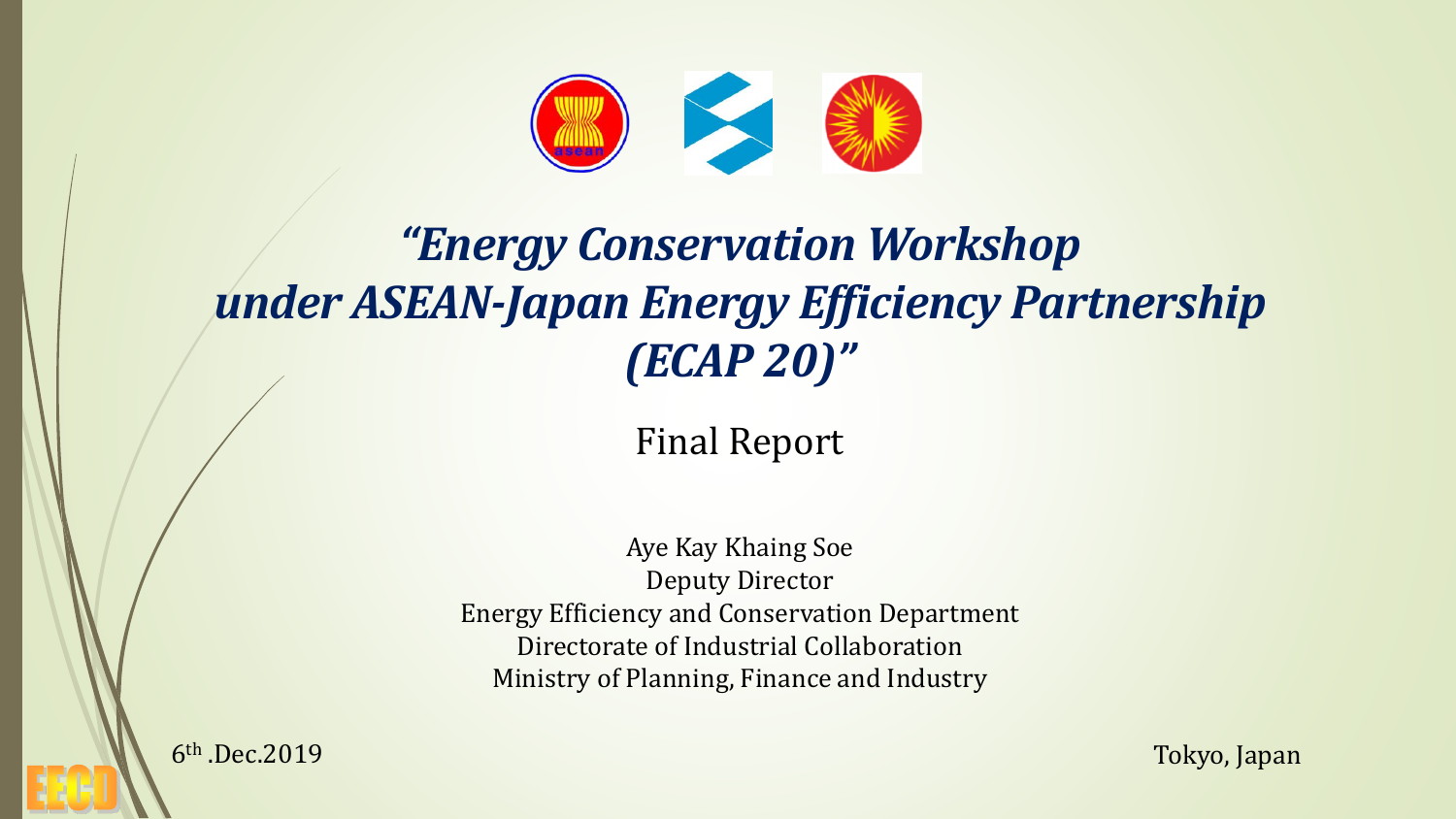# **Key Findings**

- Lecture and Site Visit to Net ZEB, ZEB Oriented and ZEB Ready
	- ZEB design process and technologies
	- Calculation (Envelope Performance and BEI)
	- BEI (Design energy consumption/ Benchmark Primary energy consumption)
	- **EXECTA Actual energy consumption/ Baseline energy consumption (ASEAN)**
	- **EXECUTE: How to improve Guidelines and Concept of ZEB family**
- To set up benchmark system in each country
- To develop Building Energy Code/Energy Efficient Building Code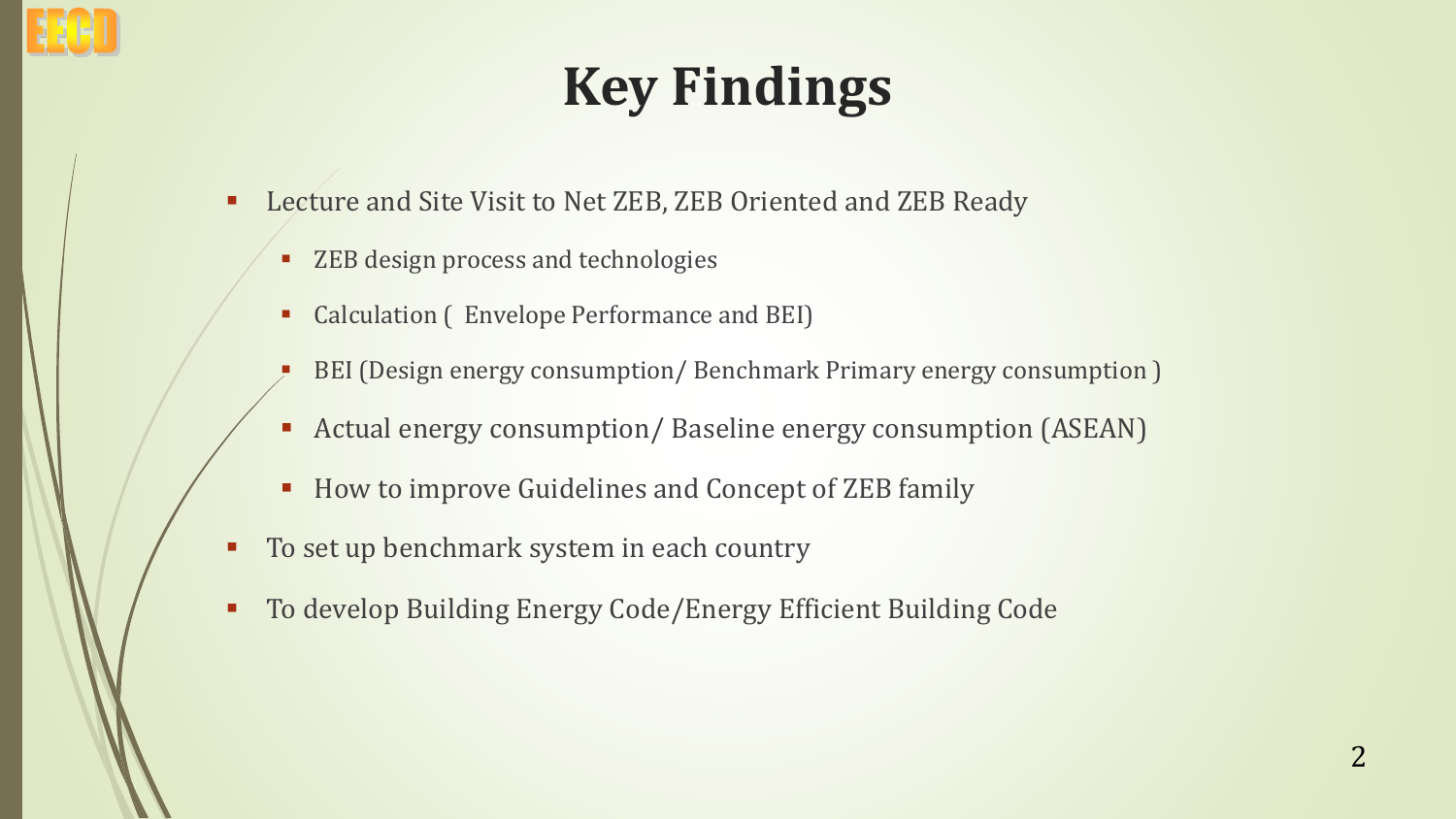

## **Development of Energy Efficient Building Code**